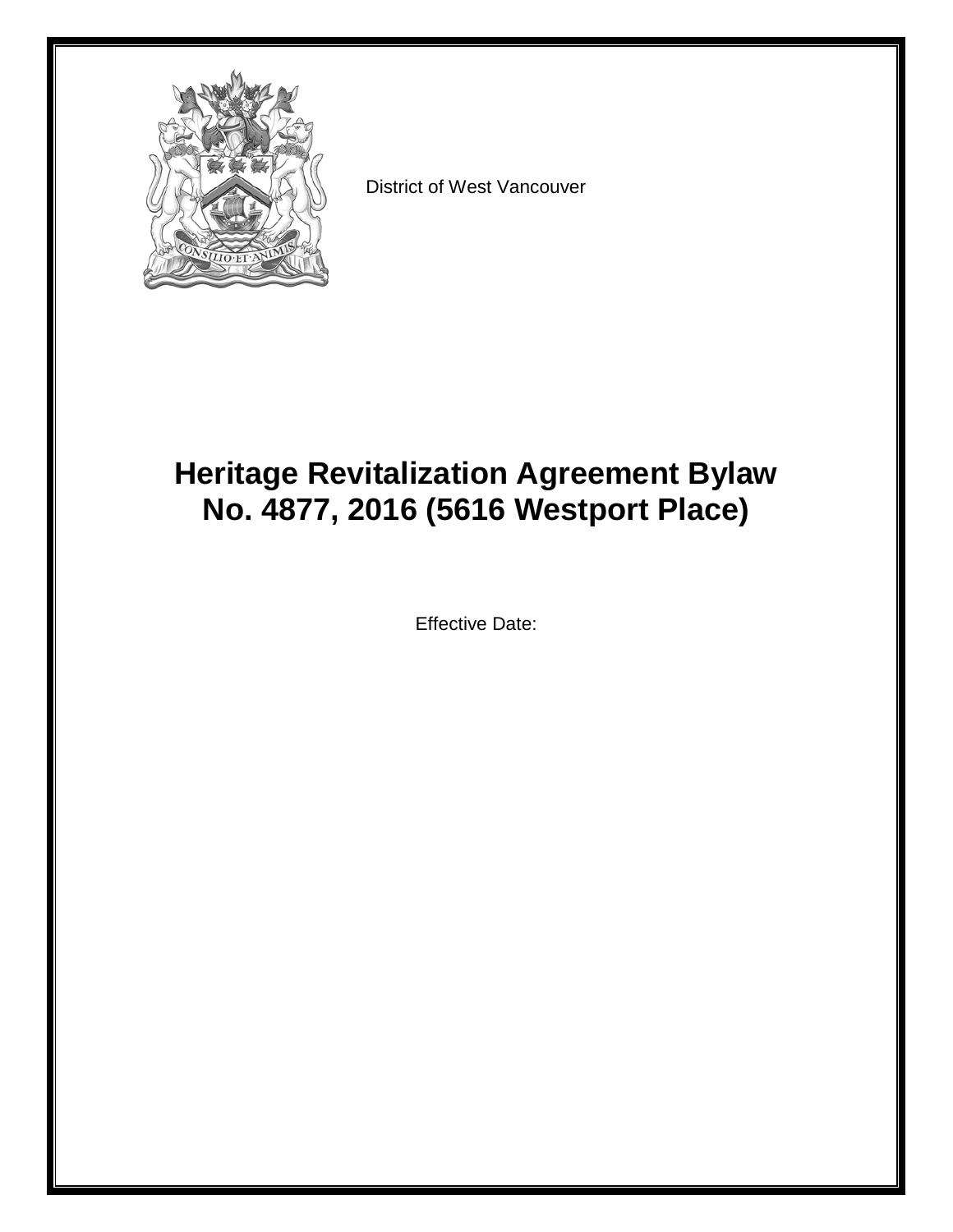District of West Vancouver

# **Heritage Revitalization Agreement Bylaw No. 4877, 2016 (5616 Westport Place)**

# **Table of Contents**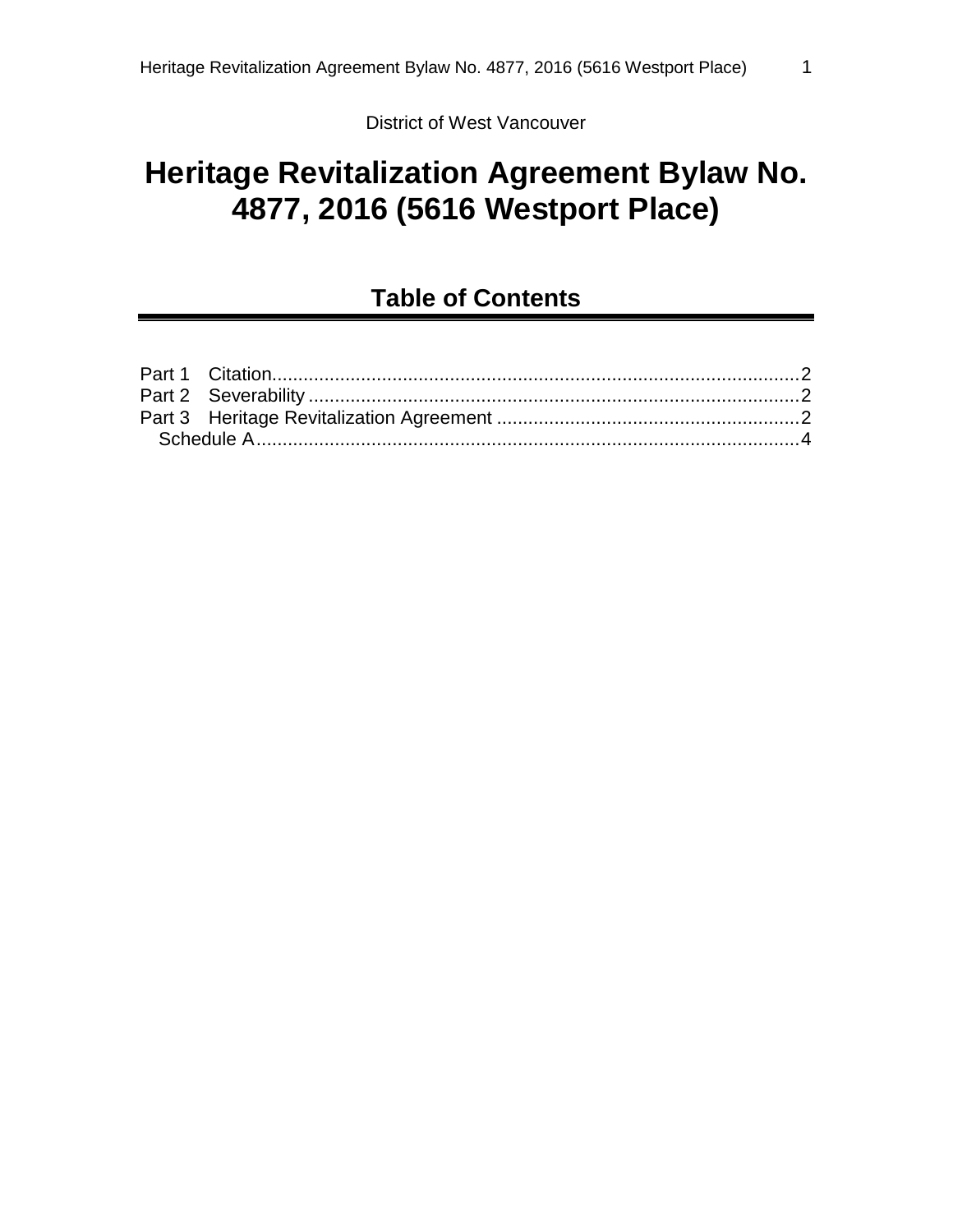District of West Vancouver

# **Heritage Revitalization Agreement Bylaw No. 4877, 2016 (5616 Westport Place)**

A bylaw to enter into a Heritage Revitalization Agreement (5616 Westport Place).

WHEREAS the property at 5616 Westport Place known as the Sykes Residence is recorded in the District's Community Heritage Register and has heritage value; and

WHEREAS the District of West Vancouver and the Owner of the property at 5616 Westport Place wish to enter into a Heritage Revitalization Agreement in respect of the property to ensure conservation of the property;

NOW THEREFORE, the Council of The Corporation of the District of West Vancouver enacts as follows:

### <span id="page-2-0"></span>**Part 1 Citation**

1.1 This bylaw may be cited as "Heritage Revitalization Agreement Bylaw No. 4877, 2016 (5616 Westport Place)".

# <span id="page-2-1"></span>**Part 2 Severability**

2.1 If a portion of this bylaw is held invalid by a Court of competent jurisdiction, then the invalid portion must be severed and the remainder of this bylaw is deemed to have been adopted without the severed section, subsection, paragraph, subparagraph, clause or phrase.

# <span id="page-2-2"></span>**Part 3 Heritage Revitalization Agreement**

3.1 The Mayor and Municipal Clerk are authorized to sign and seal on behalf of the District the Heritage Revitalization Agreement attached to this bylaw as Schedule A.

# **Schedules**

Schedule A – Heritage Revitalization Agreement for 5616 Westport Place (Sykes Residence)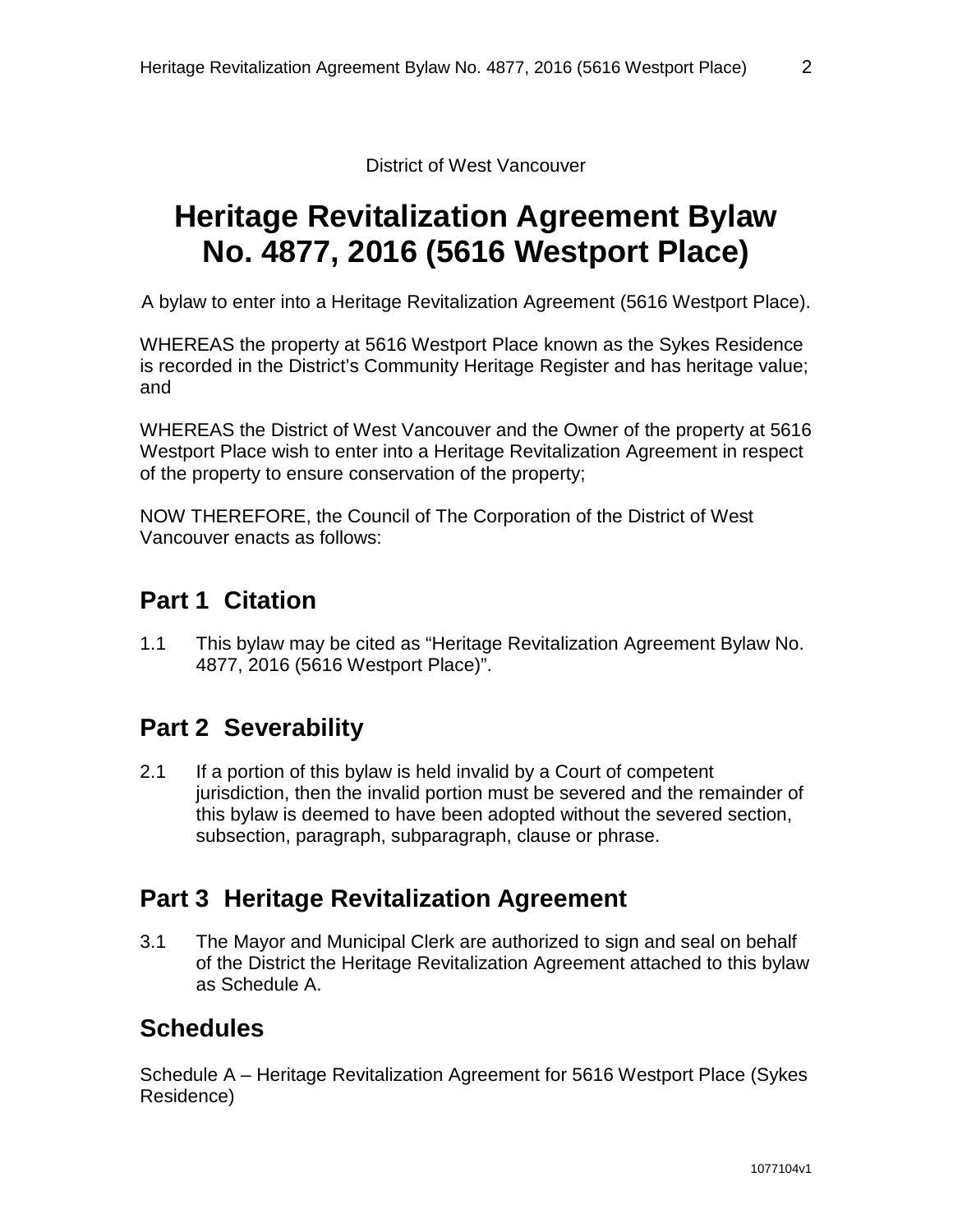READ A FIRST TIME on

### PUBLICATION OF NOTICE OF PUBLIC HEARING on

PUBLIC HEARING HELD on

READ A SECOND TIME on

READ A THIRD TIME on

APPROVED by the Minster responsible for the administration of the *Transportation Act* on

ADOPTED by the Council on

Mayor

Municipal Clerk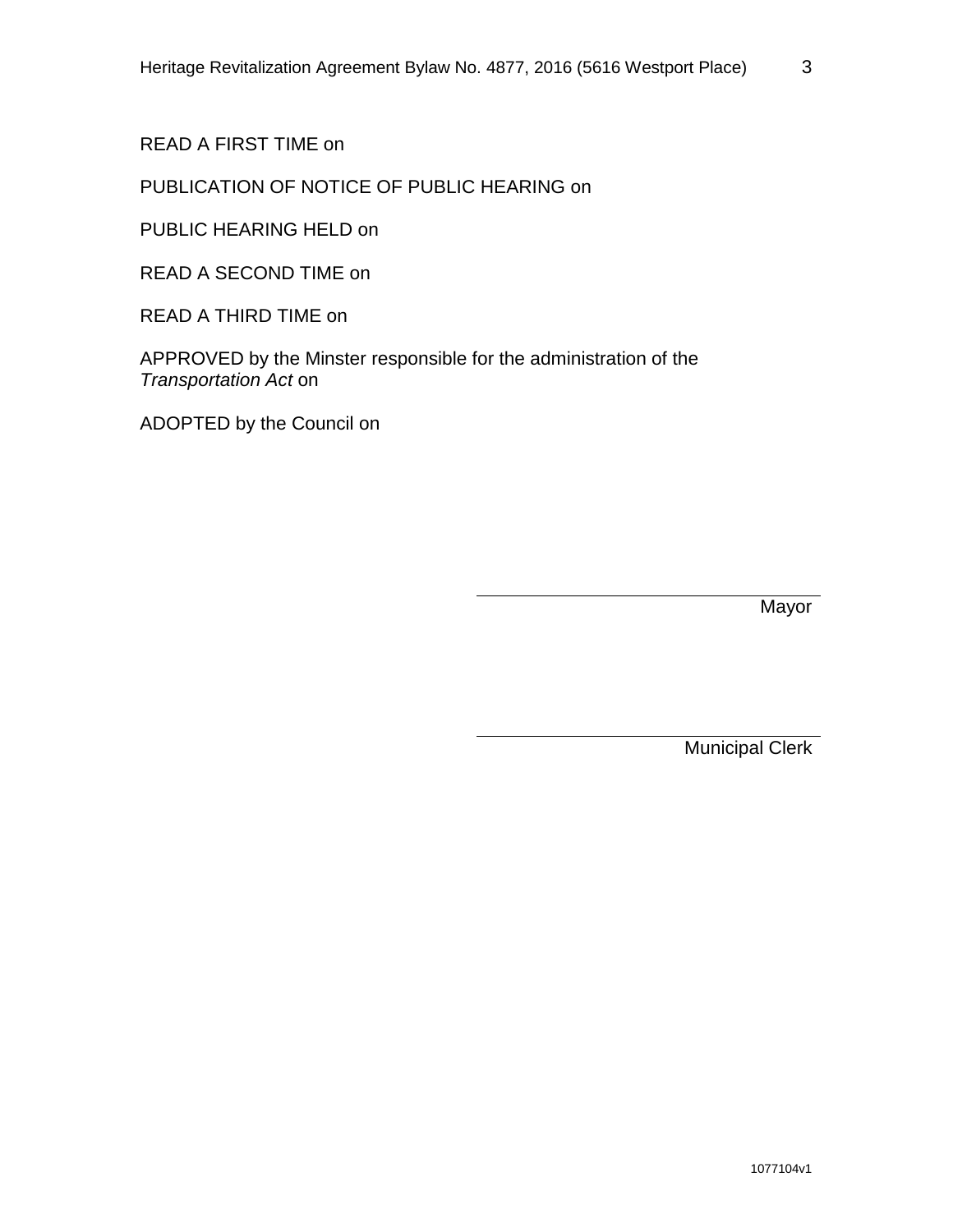## **Schedule A**

to Bylaw No. 4877, 2016

#### <span id="page-4-0"></span>**HERITAGE REVITALIZATION AGREEMENT FOR 5616 WESTPORT ROAD (SYKES RESIDENCE)**

THIS AGREEMENT dated as of the day \_\_\_ of \_\_\_, 2016

#### **BETWEEN:**

THE CORPORATION OF THE DISTRICT OF WEST VANCOUVER, a municipal corporation having offices at 750 – 17th Street, West Vancouver, British Columbia, V7V 3T3

(the "District")

#### **AND:**

DAVID GARRETT LESLIE AND CHRISTINA CATHLEEN LESLIE 1065 Crestline Road, West Vancouver, British Columbia, V7S 2E3

(the "Owner")

### **WHEREAS:**

- A. The District may, by bylaw, enter into a Heritage Revitalization Agreement with the Owner of property identified as having heritage value, pursuant to section 610 of the *Local Government Act*; and
- B. The Owner owns certain real property on the northeast portion of which is situated a building of heritage value known as the Sykes Residence, listed on West Vancouver's Community Heritage Register, which property and building are located at 5616 Westport Place, West Vancouver, British Columbia, and legally described as LOT 4 BLOCK E DISTRICT LOT 1374 PLAN 10565 (the "Heritage Lands"); and
- C. The Owner has presented to the District a proposal for the use, development and conservation of the Heritage Lands that would change the density of use of the Heritage Lands, and has voluntarily and without any requirement by the District, entered into this Agreement pursuant to section 610 of the *Local Government Act*; and
- D. The Heritage Lands are subject to section 52 of the *Transportation Act* and the Minister responsible for the administration of the *Transportation Act* has approved the bylaw authorizing this Agreement; and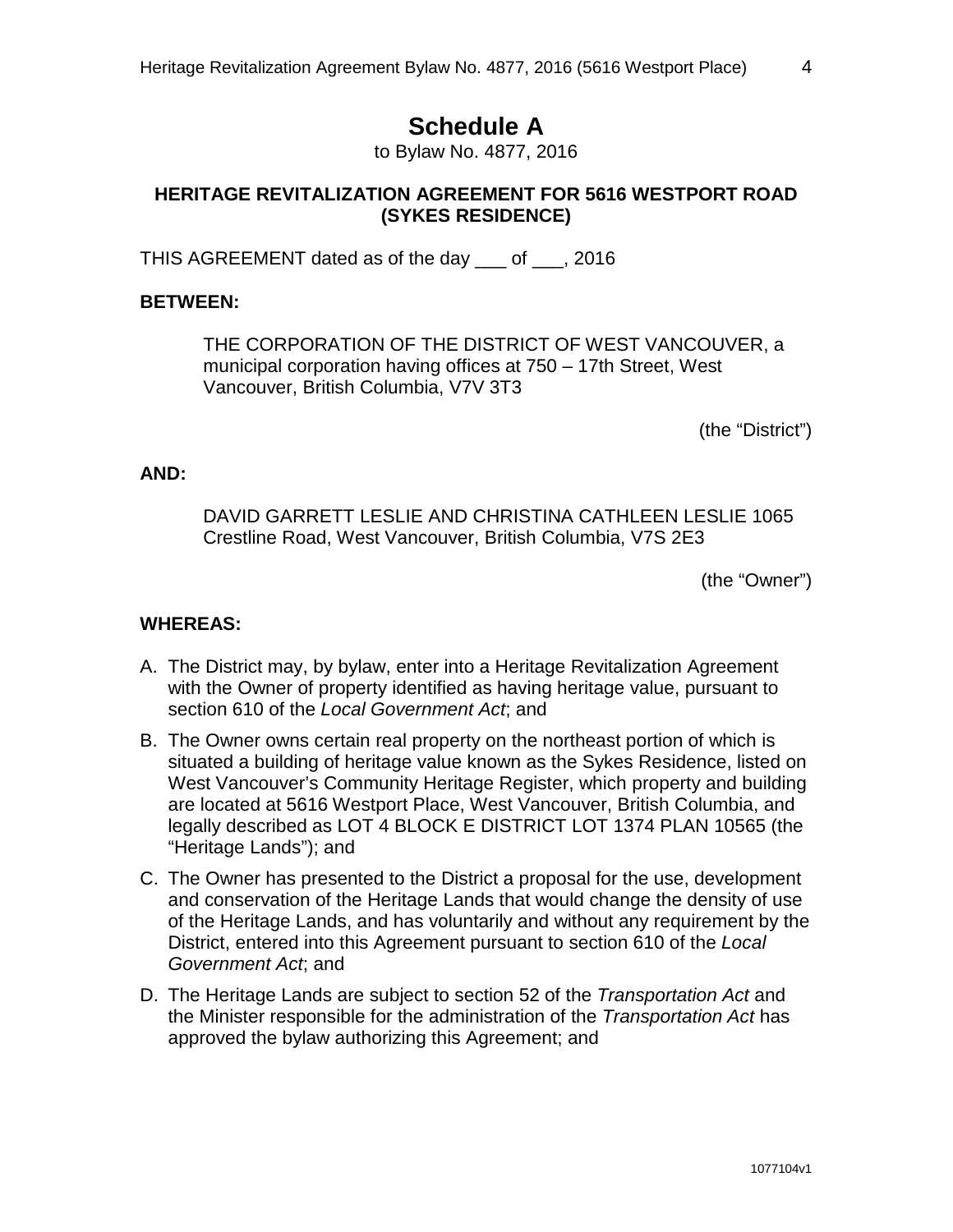- E. The District must hold a Public Hearing before entering into, or amending, a Heritage Revitalization Agreement if the Agreement or amendment would permit a change to the use or density of use of the Heritage Lands that is not otherwise authorized by the applicable zoning, and the District has held a Public Hearing on this Agreement; and
- F. The Council of the District has, concurrently with the adoption of the bylaw authorizing the execution of this Agreement, adopted a bylaw pursuant to section 610 of the *Local Government Act* designating the Sykes Residence as protected heritage property (the "Heritage Designation Bylaw"); and
- G. The Council of the District has authorized the issuance of a development permit that enables the Owner to make an application to subdivide the Heritage Lands into two developable lots on steep terrain, being Lot 1 for the retention of the Sykes Residence and Lot 2 for the development of an additional residential dwelling (the "Leslie Residence"), in accordance with the proposed plan of subdivision attached to this Agreement as **Appendix A** (the "Subdivision");

NOW THEREFORE in consideration of the mutual promises contained in this Agreement and other good and valuable consideration, the receipt and sufficiency of which are hereby acknowledged, the parties agree as follows:

#### **1.0 Conservation of the Heritage Lands**

- 1.1 The Owner agrees to conserve, protect and maintain the Heritage Lands in accordance with this Agreement, including the Conservation Plan in **Appendix B** to this Agreement, and in accordance with Heritage Maintenance Bylaw No. 4187, 1999 as amended or replaced from time to time, and in the event of any inconsistency this Agreement shall prevail.
- 1.2 Without limiting the generality of section 1.1, the Owner agrees not to do any of the following without the prior written approval of the District in the form of a Heritage Alteration Permit:
	- (a) make any interior or exterior structural alteration to the Sykes Residence;
	- (b) alter or replace the flat and 'spiral helix' roof, exposed beams, or the horizontal, asymmetrical massing of the Sykes Residence, except with materials of like composition and colour;
	- (c) alter or replace the vertical V-joint cedar siding and curved concrete 'Denstone' block wall and chimney, except with materials of like composition and colour;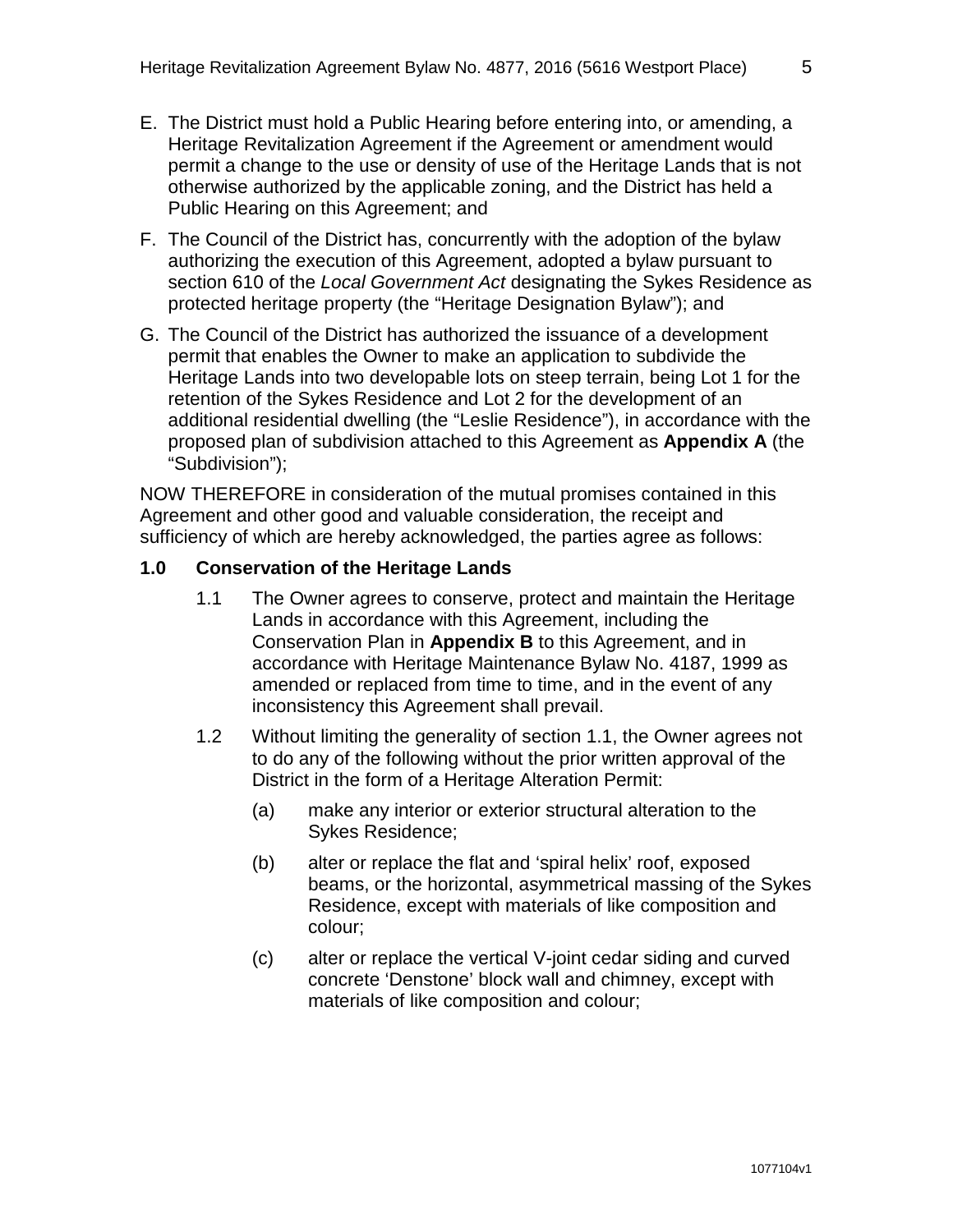- (d) alter or replace the West Coast Style details such as the use of local materials, the solid wood front door, the flat roof of the east facade and the 'spiral helix' roof of the west facade, all facades that feature wide flaring eaves and exposed wooden beams, smooth wall surfaces, windows set flush with the outer wall plane, and the relationship between the interior and exterior spaces, except with materials of like composition and colour and sourced locally where possible;
- (e) alter the appearance of the exposed wooden beams whether on the exterior or in the interior of the Sykes Residence, except to renew existing finishes;
- (f) replace any window or door of the Sykes Residence except with a window or door replicating the original, provided that new windows may differ from original windows to improve their thermal performance;
- (g) alter the original exterior architectural details of the Sykes Residence including the California stucco finish, poured concrete floors supported by concrete pillars, the 'transom inspired' angled wall of the second-storey bedroom, and the open car port of the east facade, which was constructed over living space, except new stucco may replicate the original stucco finish to complete repairs where required;
- (h) alter the original open floor plan that would interfere with the split-level concept;
- (i) alter the original fireplace with round hearth and tapered form in the library of the Sykes Residence, which is connected to the central chimney;
- (j) alter the original granite-faced fireplace of the Sykes Residence, which is incorporated with the concrete staircase above, and connected to the central chimney;
- (k) alter the original cast-in-place concrete staircase of the Sykes Residence that spirals clockwise down from the upper level to the lower level of the dwelling, except to replace treads or railing elements with like materials;
- (l) alter or replace the banister and balusters of the staircase of the Sykes Residence;
- (m) alter the curved wall formed by the central chimney of the Sykes Residence, which is clad in vertical tongue-andgroove cedar siding;
- (n) alter the exposed bedrock, which is visible in the storage area of the Sykes Residence;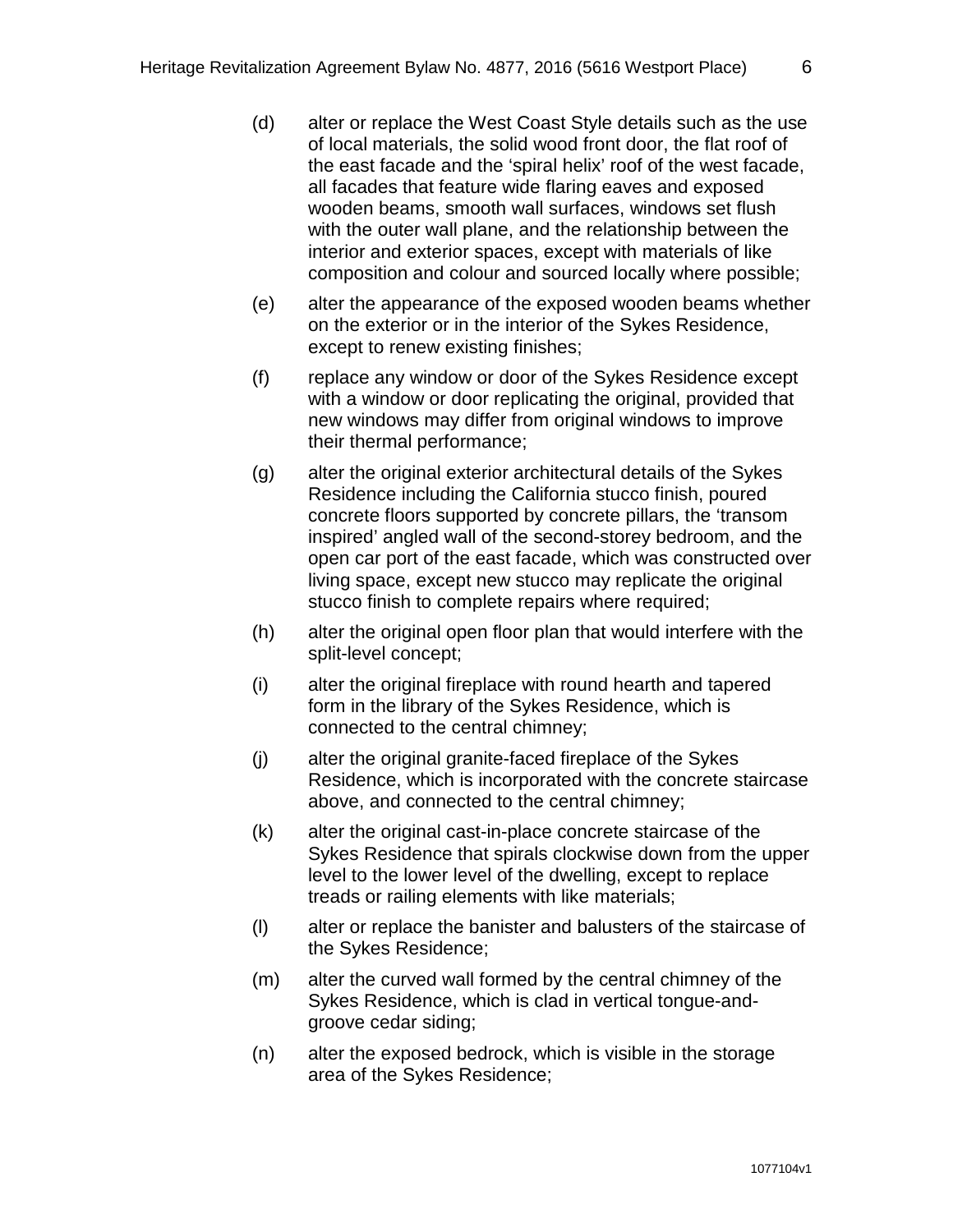- (o) alter any structural wall or pillar or chimney that supports the original dwelling or contributes to its defining characteristics;
- (p) alter or remove mature landscape features on the Heritage Lands including cedars, arbutus trees, Douglas firs, rhododendrons, and ferns, the original stone steps and stone walls located at the front and rear of the house, and the original stone light pillars.
- 1.3 The Owner acknowledges that the District may refuse to issue a Heritage Alteration Permit required by section 1.2 if, in its sole discretion, the District considers that the alteration that permit would authorize is inconsistent with this Agreement or the Heritage Designation Bylaw, and without limiting the generality of the foregoing the District may refuse to authorize the alteration of any of the character-defining elements set out within the Conservation Plan.
- 1.4 If the Owner fails within the time specified in the notice to conserve, protect or maintain the Heritage Lands in accordance with this Agreement after having been given notice in writing to do so, which notice must specify the work that the Owner is required to undertake, the Owner agrees that the District may enter on the Heritage Lands to carry out the work, and may recover the cost of doing so from the Owner in the same manner and with the same remedies as taxes in arrears.
- 1.5 In the event of any dispute between the Owner and the District as to the necessity for any work required by the District pursuant to section 1.4, the parties agree that the dispute will be resolved by a member of the Architectural Institute of British Columbia with training and experience in heritage conservation who has been chosen by the parties or, failing agreement between the parties, by the Architectural Institute of British Columbia, and that the fees of the architect shall be borne by the Owner if the dispute is resolved in the District's favour and by the District if the dispute is resolved in the Owner's favour.
- 1.6 The Heritage Lands may, notwithstanding the provisions of the RS10 Single Family Dwelling Zone 10 within the District of West Vancouver's Zoning Bylaw No. 4662, 2010, as amended or replaced from time to time, and in accordance with the further provisions of this Agreement:
	- (a) the Sykes Residence shall remain on Lot 1; and
	- (b) a new single family dwelling (the "Leslie Residence") may be built on Lot 2 in accordance with the architectural and landscape plans attached as **Appendix C** to this Agreement.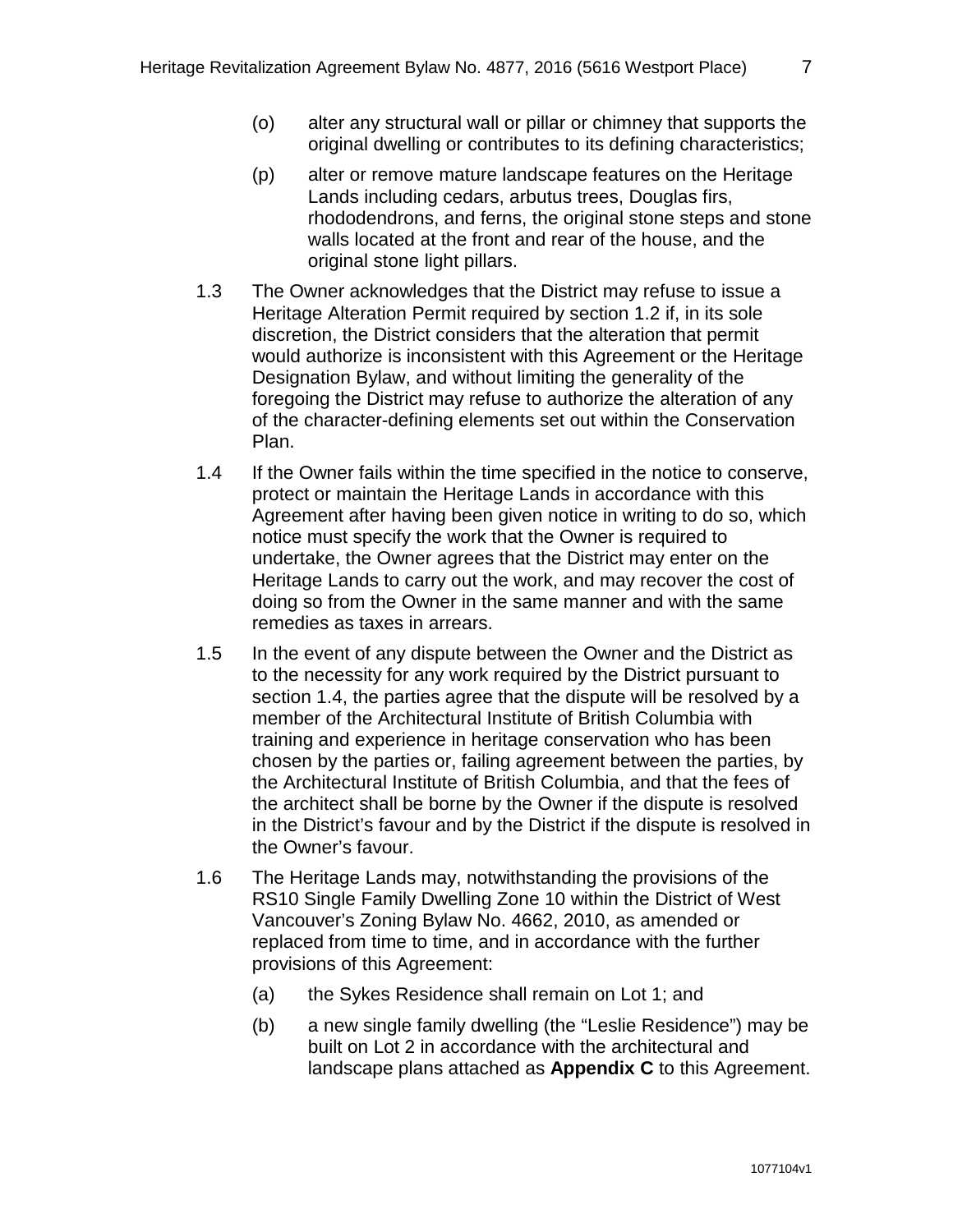- 1.7 The parties agree that the Owner may apply for and the District may in its sole discretion issue development and building permits that include minor variances from Appendices C and D, including increased rock removal limits for Lot 2, provided that any variances do not alter the character-defining elements or interfere with the overall appearance of the Sykes Residence as described in **Appendix B** or increase the total floor area or height of the Leslie Residence.
- 1.8 The Owner agrees that the District may withhold any development permit, building permit, or occupancy permit or final building permit approval as the case may be, in respect of the Sykes Residence if the alteration of the Sykes Residence is not in accordance with **Appendix B**, notwithstanding that the construction may be in compliance with the British Columbia Building Code, the Zoning Bylaw and any applicable permit or development permit guidelines.
- 1.9 The parties agree that, except as varied or supplemented by the provisions of this Agreement, all bylaws and regulations of the District and all laws of any authority having jurisdiction shall continue to apply to the Heritage Lands, the Sykes Residence and the Leslie Residence.
- 1.10 The Owner agrees that the Development Permit and the Zoning Bylaw variances provided under this Agreement fully compensate the Owner for any reduction in the market value of the Heritage Lands that may result from the adoption of the Heritage Revitalization Agreement Bylaw, and waives absolutely all claims for compensation that the Owner is otherwise entitled to make under section 613 of the *Local Government Act* in respect of the adoption of the Heritage Revitalization Agreement Bylaw.

#### **2.0 Zoning Bylaw Variances**

- 2.1 The following variances to Zoning Bylaw No. 4662, 2010 are granted through this Agreement to enable the subdivision of the Heritage Lands and construction of the Leslie Residence in accordance with Appendix A and Appendix C respectively, and for those purposes only:
	- (a) Lot 1 (Sykes Residence):
		- a. Section 210.03 Site Area is reduced from 1,115 square metres to 945 square metres.
		- b. Section 210.08 Rear Yard is reduced from 9.1 metres to 2.5 metres; and
		- c. Section 210.09(2)(b)(ii) Combined Side Yard is reduced from 7.9 metres to 5.1 metres.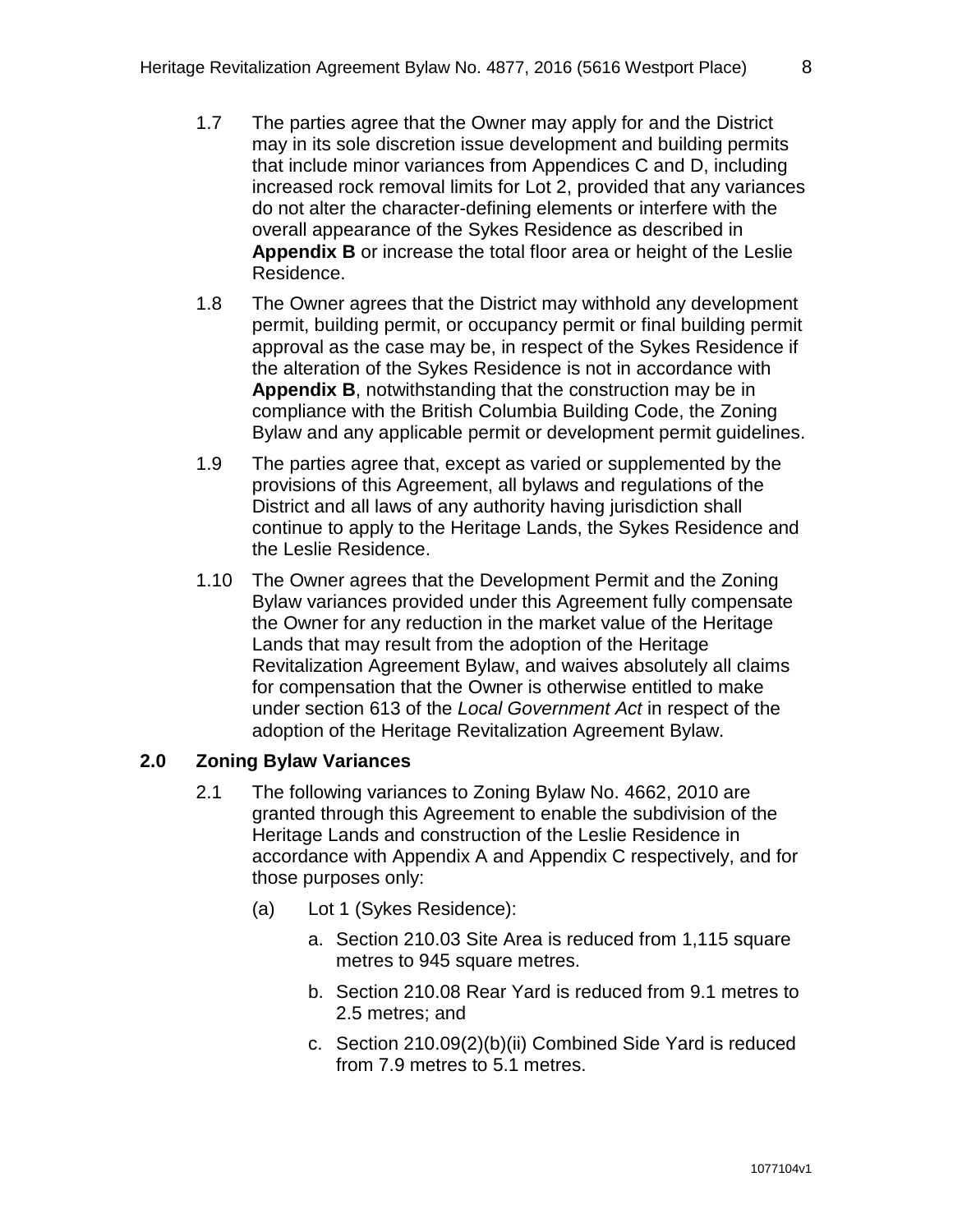- (b) Lot 2 (Leslie Residence):
	- a. Section 210.03 Site Area is reduced from 1,115 square metres to 980 square metres.
	- b. Section 210.07 Front Yard is reduced from 9.1 metres to 3.5 metres;
	- c. Section 210.08 Rear Yard is reduced from 9.1 metres to 5.4 metres;
	- d. Section 210.09(2)(b)(ii) Combined Side Yard is reduced from 7.9 metres to 6.9 metres;
	- e. Section 210.10 Building Height is increased from 7.62 metres to 8.6 metres; and
	- f. Section 210.11 Number of Storeys is increased to 2 plus basement to 3 plus basement.

#### **3.0 Damage or Destruction**

- 3.1 In the event that the Sykes Residence is damaged by fire, earthquake, or any other cause, such that in the written opinion of a member of the Architectural Institute of British Columbia with training and experience in heritage conservation engaged and instructed by the District it is not possible or appropriate from a heritage conservation perspective to repair it, the Owner must construct on Lot 1 at the Owner's cost a replica of the Sykes Residence in accordance with the original plans and specifications for the building and subject only to such variations from the original plans and specifications as are required to comply with the current British Columbia Building Code. Thereafter the provisions of this Agreement pertaining to the conservation, protection and maintenance of the Sykes Residence, including this provision, shall apply to the replica of the Sykes Residence.
- 3.2 As an alternative to constructing a replica of the Sykes Residence in the event of such damage, the Owner may develop Lot 1 in accordance with the then current zoning regulations and development permit guidelines, provided that no residential dwelling constructed on the lot shall have a floor area exceeding 216 square metres (2,325 square feet) in total, including basement and garage areas.
- 3.3 In the event that the Sykes Residence is damaged, the Owner must repair the Sykes Residence, within one year of the date of damage, after having obtained a Heritage Alteration Permit, Development Permit and a building permit, and must carry out all repairs in accordance with **Appendix B**. Section 1.4 shall apply in the event of any failure of the Owner to repair the Sykes Residence in accordance with this section.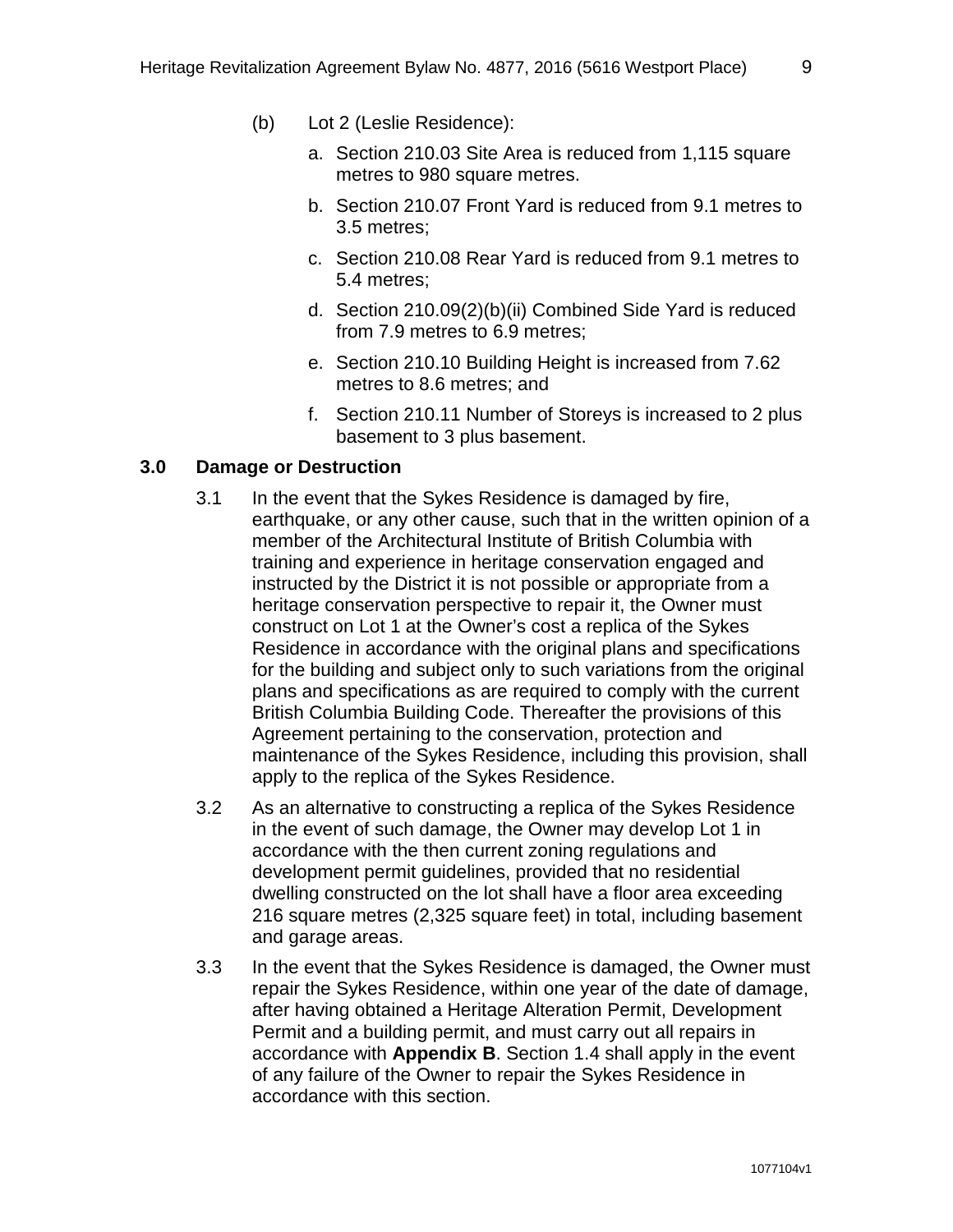#### **4.0 Amendment**

4.1 The parties acknowledge and agree that this agreement may only be amended by bylaw with the consent of the Owner, provided that a Public Hearing shall be held if an amendment would permit a change to use or density of use of the Heritage Lands.

#### **5.0 Representations**

5.1 It is mutually understood and agreed upon between the parties that the District has made no representations, covenants, warranties, promises or agreements expressed or implied, other than those expressly contained in this Agreement.

#### **6.0 Statutory Functions**

- 6.1 Except as varied or supplemented herein, this Agreement shall not prejudice or affect the rights and powers of the District or its approving officer in the exercise of their statutory functions and responsibilities and their rights and powers under any enactments, bylaws, order or regulations, including but not limited to the *Local Government Ac*t and the *Land Title Act*, all of which, except as expressly varied or supplemented herein, are applicable to the Heritage Lands, the Sykes Residence and the Leslie Residence.
- 6.2 The Owner acknowledges that the subdivision of the Heritage Lands is subject to the jurisdiction of the District's approving officer, that the construction of or alteration of a building on any portion of the Heritage Lands requires a Heritage Alteration Permit, a Development Permit and a building permit, and that the District may impose off-site works and services requirements and development cost charges in respect of the subdivision and development of the Heritage Lands.

#### **7.0 Enurement**

- 7.1 This Agreement enures to the benefit of and is binding upon the parties hereto and their respective heirs, executors, administrators, successors and assigns.
- 7.2 The District shall file a notice within the Land Titles Office, as provided for in section 610 of the *Local Government Act*, and upon registration of such notice, this Agreement and any amendment to it shall be binding on all persons who acquire an interest in the land affected by this Agreement.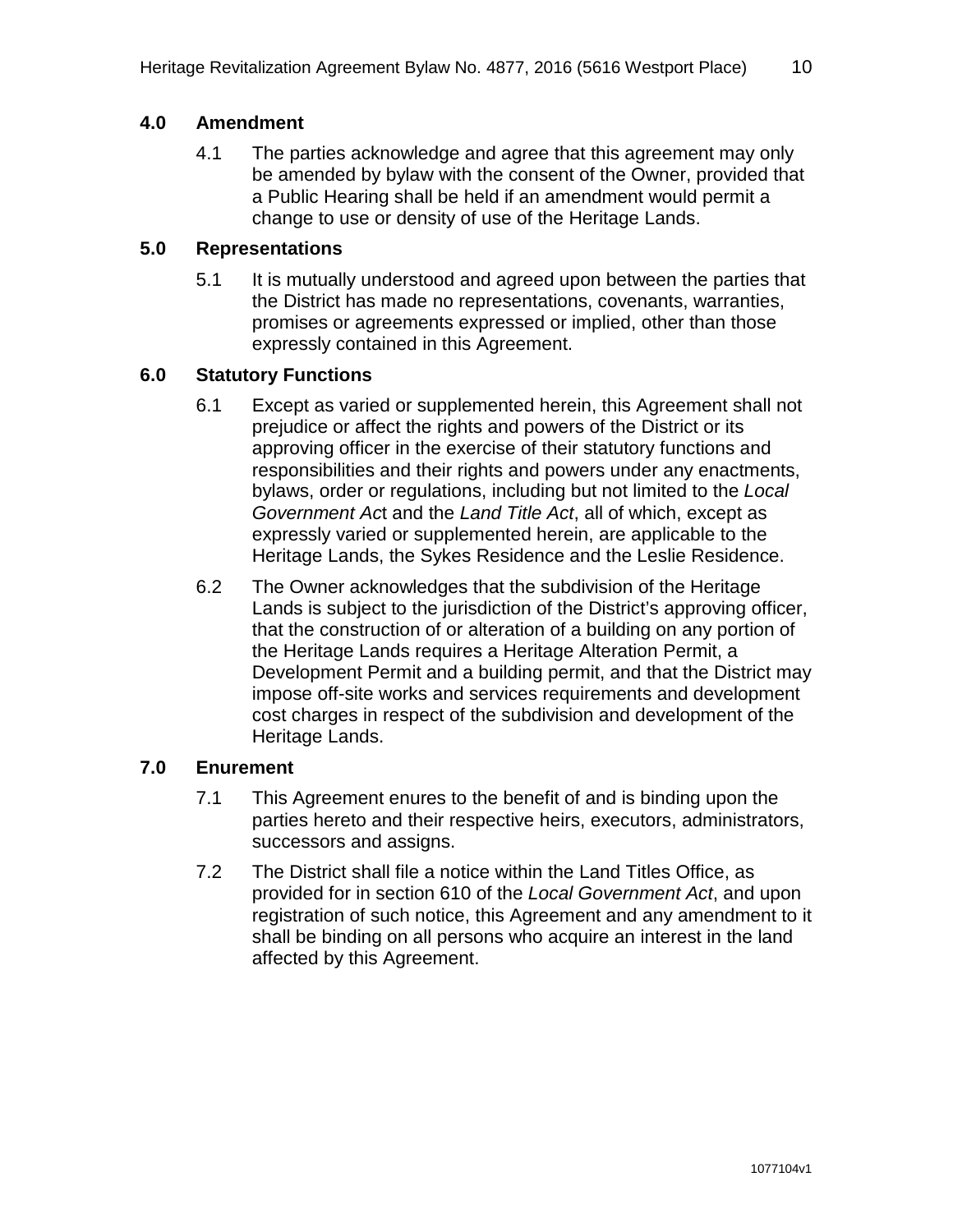#### **8.0 Other Documents**

8.1 The Owner agrees at the request of the District, to execute and deliver or cause to be executed and delivered all such further agreements, documents and instruments and to do and perform or cause to be done and performed all such acts and things as may be required in the opinion of the District to give full effect to the intent of this Agreement.

#### **9.0 Notices**

- 9.1 Any notice required to be given pursuant to this Agreement shall be in writing and shall be delivered by registered mail as follows:
	- (a) To the District:

#### **THE CORPORATION OF THE DISTRICT OF WEST VANCOUVER** 750 – 17TH STREET

WEST VANCOUVER, BC V7V 3T3

(b) To the Owner:

### **DAVID GARRETT LESLIE AND CHRISTINA CATHLEEN LESLIE** 1065 CRESTLINE ROAD

WEST VANCOUVER, BC V7S 2E3

#### **10.0 No Partnership or Agency**

10.1 The parties agree that nothing contained in this Agreement creates a relationship between the parties of partnership, joint venture or agency.

#### **APPENDICIES:**

- A. **Subdivision** of LOT 4 BLOCK E DISTRICT LOT 1374 PLAN 10565 (5616 Westport Place)
- B. **Conservation Plan** for the **Sykes Residence** prepared by Donald Luxton & Associates, October 2014
- C. **Architectural Drawings** for Proposed **Leslie Residence** by Synthesis Design Inc. dated October 7, 2015 and **Landscaping Plans** prepared by Urban Niche Landscape Design for the Leslie Residence dated October 7, 2015